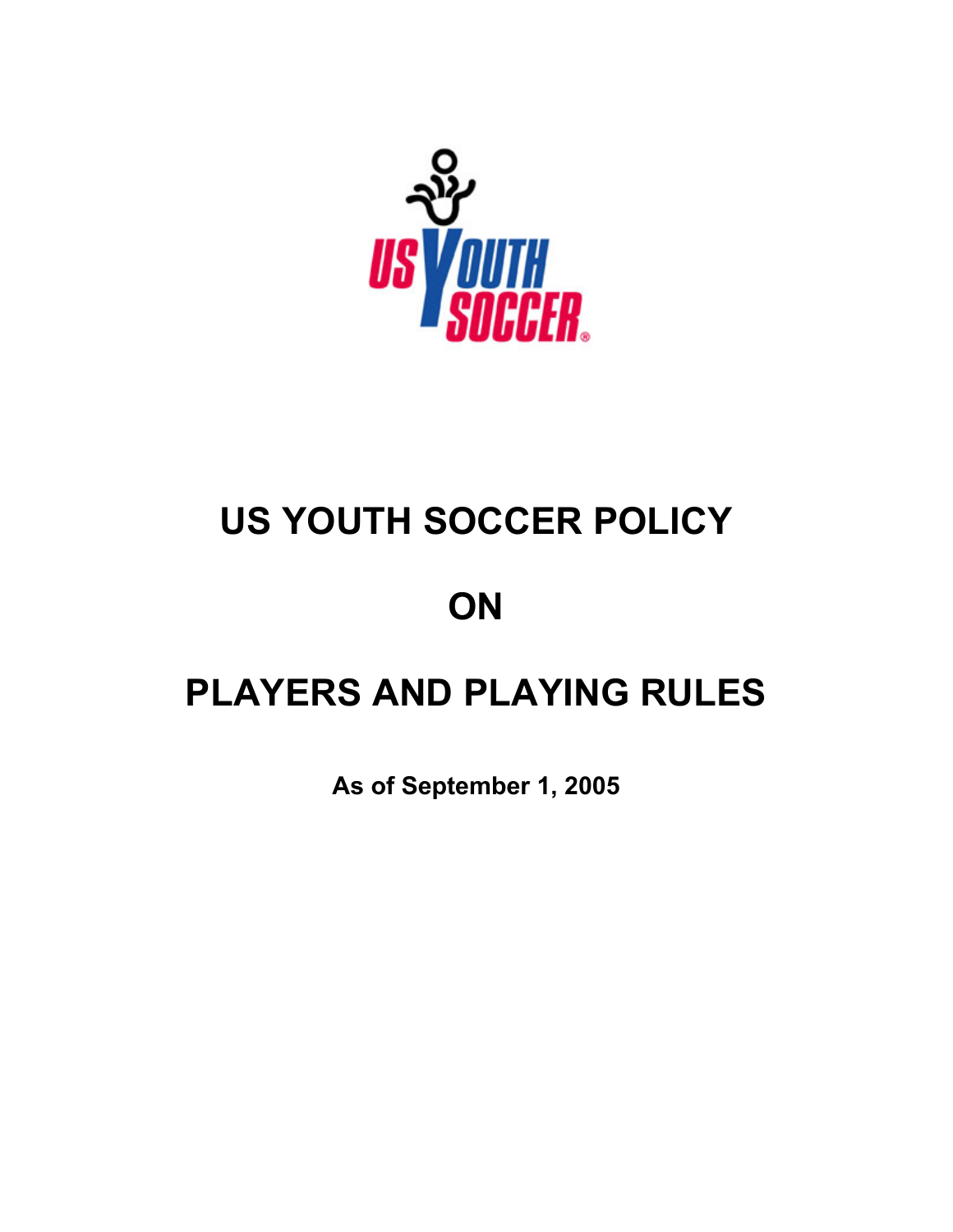## **TABLE OF CONTENTS**

## **PART I—GENERAL**

## **PART II—PLAYER AND ROSTERING REQUIREMENTS**

| Rule 203. OLYMPIC DEVELOPMENT PROGRAM PLAYER TRYOUTS  4 |  |
|---------------------------------------------------------|--|
|                                                         |  |
|                                                         |  |
|                                                         |  |
|                                                         |  |
|                                                         |  |
|                                                         |  |
|                                                         |  |

### **PART III—GAME PLAY**

| Rule 303. LENGTH OF GAMES, OVERTIME PERIODS. AND BALL SPECIFICATIONS 6 |  |
|------------------------------------------------------------------------|--|
|                                                                        |  |
|                                                                        |  |

### **PART IV—PERMISSION TO TRAVEL AND HOST**

Rule 401. PERMISSION TO TRAVEL AND HOST TOURNAMENTS AND GAMES ........ 7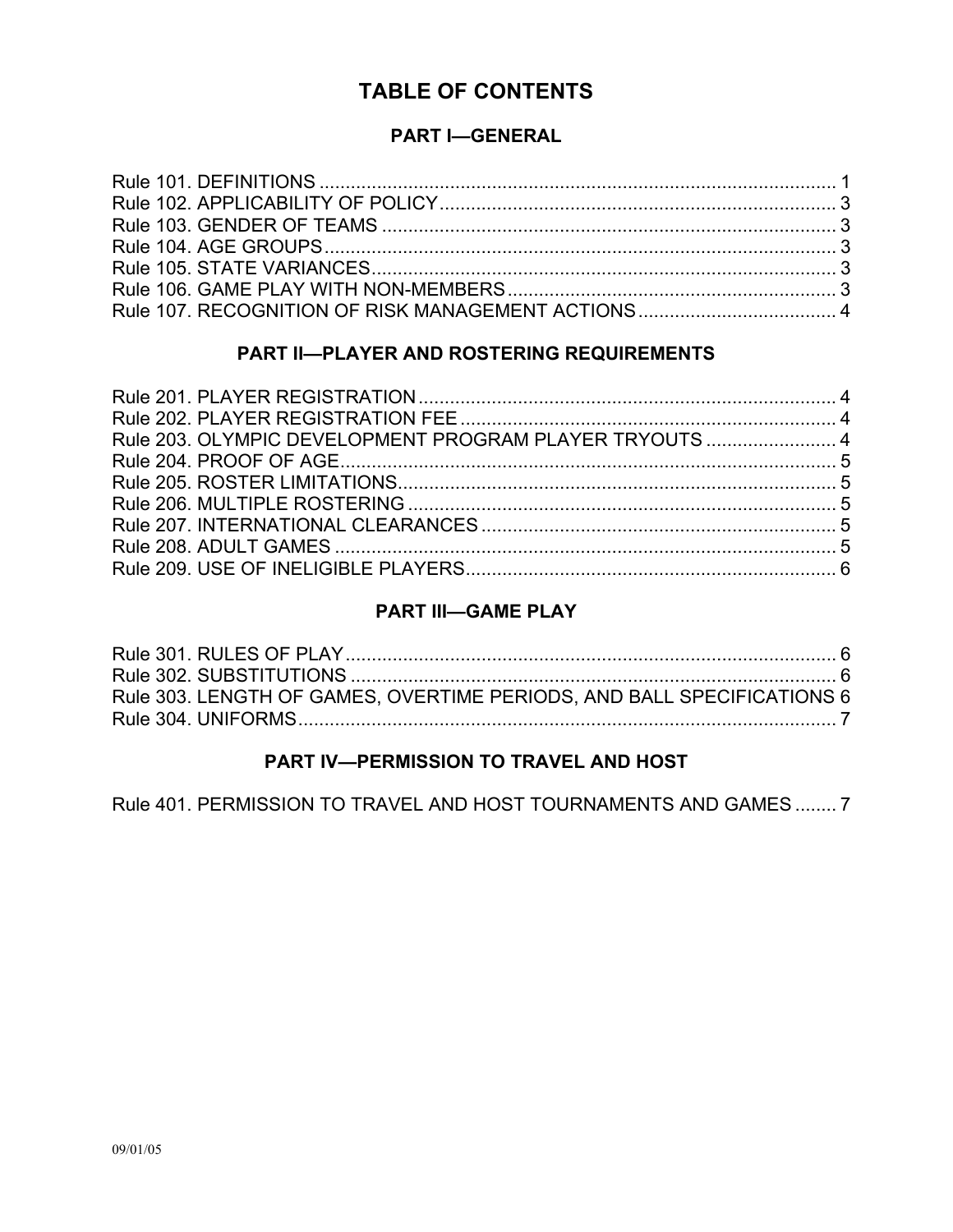#### **POLICY ON PLAYERS AND PLAYING RULES**

#### **PART I—GENERAL**

#### **Rule 101. DEFINITIONS**

 **Section 1.** The definitions of Bylaw 109 of USYSA apply to this policy. Those definitions include the following:

- (1) "**Federation**" means the United States Soccer Federation, Inc.
- (2) "**FIFA**" means the Federation Internationale de Football Association of which the Federation is the national association member for the United States.
- (3) "**region**" means one of those regions established under Bylaw 322.
- (4) "**National Council**" means the National Council of USYSA as provided under Bylaw 311.
- (5) "**Organization Member**" means an organization that is classified as such a member of USYSA as provided by Bylaw 202.
- (6) "**State Association**" means the administrative body within a territory determined by the National Council to carry out USYSA's programs for youth players.
- (7) "**team**" means a group of soccer players playing on the same side in soccer games.
- (8) "**USYSA**" means the United States Youth Soccer Association, Inc.
- (9) "**youth player**" means an individual who has not reached 19 years of age prior to August 1 immediately before the start of any seasonal year. A player who reaches 19 years of age during a seasonal year is allowed to complete that seasonal year. A player who reaches 19 years of age during August of one seasonal year shall be allowed to complete all of the next seasonal year.

 **Section 2**. The following definitions also apply to this policy:

- (1) "**add**" means the addition of a player to a team's roster.
- (2) "**eligibility to play**" means registered and not under suspension.
- (3) "**game roster**" means the list of players who will participate in a particular competition.
- (4) "**involuntary release**" means the removal of a player from a team's roster at the request of team authorities.
- (5) "**registration**" means the execution of an intent to play the sport of soccer and the paying of fees to become a member of USYSA.
- (6) "**rostering**" means assignment of a registered player to a team.
- (7) "**select team**" means the official select or all-star team of
	- (A) USYSA;
		- (B) a region;
		- (C) a State Association;
		- (D) a district or geographical subdivision of a State Association; or
		- (E) any league.
- (8) "**suspension**" means the temporary withdrawal of rights and privilege, such as the right to play, coach, or otherwise administer or participate (directly or indirectly) in soccer, and the suspension is for the entire term of the suspension with all rights and privileges withdrawn unless specifically stated otherwise by the suspending authority.
- (9) "**team roster**" means a list of registered players eligible to play for a team.
- (10) "**uniform**" means a jersey or shirt, shorts, thermal undershorts, stockings, shinguards, footwear, warmup jacket, pants, or suit, and other similar items of wear.
- (11) "**voluntary release**" means the removal of a player from a team's roster at the request of the player.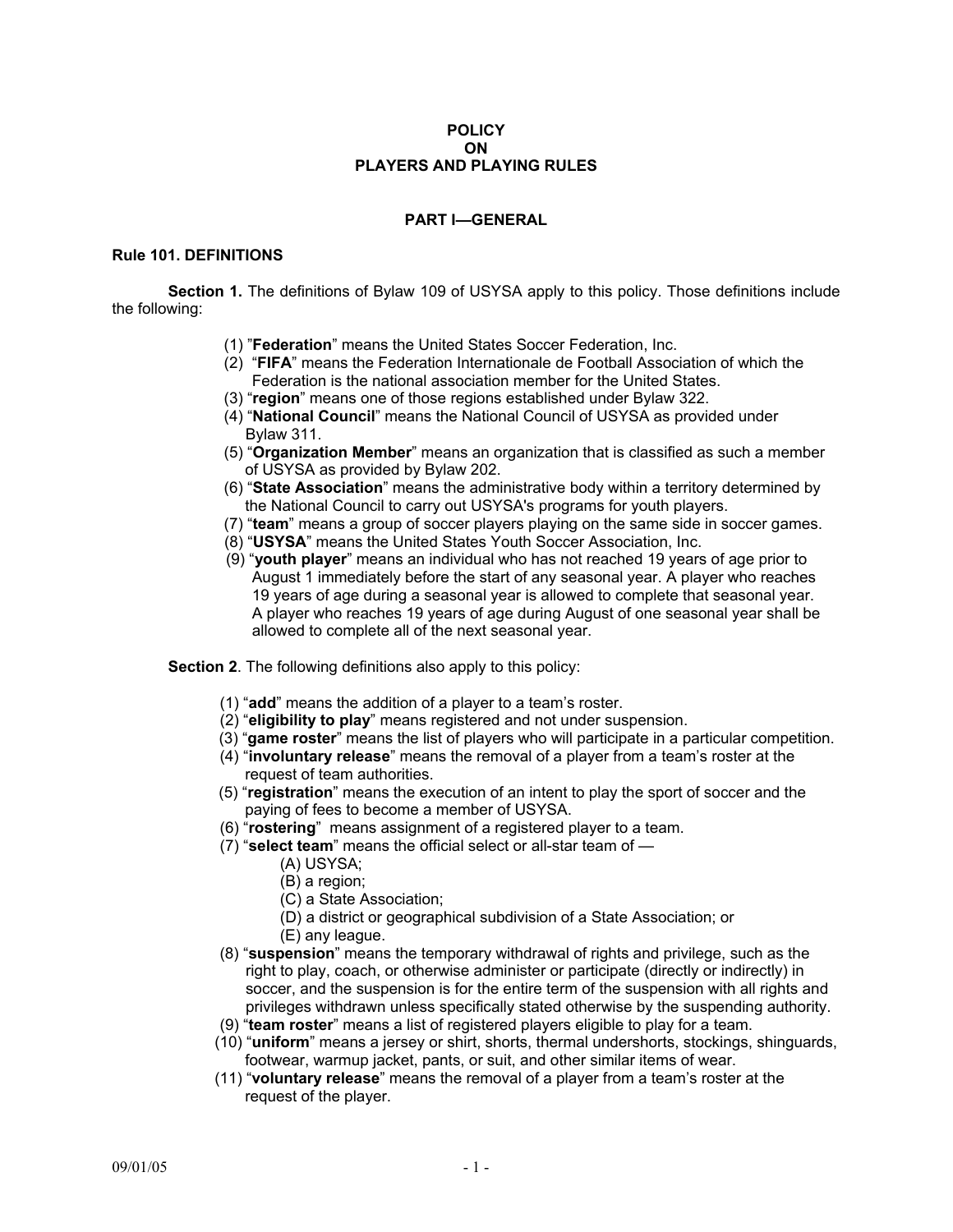**Section 3.** The following definitions are suggested for use by State Associations to facilitate communication and understanding among them:

(1) "**classic league**" means an interclub league in which—

 (A) the use of tryouts, invitations, recruiting, or any similar process to roster players selectively to any team on the basis of talent or ability, is permitted; and

 (B) one or more league rules restrict the manner in which players may be rostered to participating teams.

(2) "**classic team**" means a team that participates in a classic league.

(3) "**club**"—

 (A) means an organization that is a member (directly or indirectly) of a State Association that has an identifiable membership of youth soccer players on whose behalf the organization conducts or engages in youth soccer activities; and

 (B) sometimes referred to as a "league" or "local association", is the basic administrative unit of USYSA.

- (4) "**district**" means a geographical subdivision of the territory of a State Association.
- (5) "**guest player**" means a registered player participating in a competition for a team to which the player is not rostered for purposes of league play.
- (6) "**interclub tournament team**" means a tournament team whose roster includes players who are members of more than one club.
- (7) "**interclub transfer**" means the removal of a player from a team's roster at the request of the player and the contemporaneous addition of the player to the roster of another team
- (8) "**intraclub tournament team**" means a tournament team whose roster includes players who are members of only one club.
- (9) "**intraclub transfer**" means the removal of a player from a team's roster at the request of the player and the contemporaneous addition of the player to the roster of another team from the same club.
- (10) "**league**"—

 (A) means a structured group of 4 or more teams joined for the purpose inter team play under a common set of administrative and competition rules; and

 (B) is differentiated from another league by the rules that govern the rostering of players to each league's teams, and the different terms used to describe each league do not necessarily reflect the level of ability or talent of teams participating in the league.

- (11) "**league team**" means a team that participates in regularly scheduled league play.
- (12) "**player**" means a youth player registered in accordance with USYSA and State Association rules.
- (13) "**premier league**" means an interclub league in which no rule restricts the manner in which players may be rostered to participating teams, except for rules that—
	- (A) define and prohibit unethical recruiting behavior; or
	- (B) limit the participation of players previously rostered to another team.
- (14) "**premier team**" means a team that participates in a premier league.
- (15) "**recreational all-star team**" means an intraclub tournament team whose roster only includes players selected from teams that participate in the same recreational league or recreation plus league.
- (16) "**recreational league**" means an intraclub league in which—
	- (A) the use of tryouts, invitations, recruiting, or any similar process to roster players to any team on the basis of talent or ability is prohibited;
	- (B) the club administering the league accepts as participants in the league any eligible youths (subject to reasonable terms on registration);

 (C) a system or rostering players is used to establish a fair or balanced distribution of playing talent among all teams participating; and

 (D) league rules require that each player must play at least one-half of each game except for reasons of injury, illness, or discipline.

(17) "**recreational plus league**" means an interclub or intraclub league in which—

 (A) the use of tryouts, invitations, recruiting or any similar process to roster players selectively to any team on the basis of talent or ability is prohibited;

 (B) the club or clubs administering the league accept as participants in the league any and all eligible youths (subject to reasonable terms of registration); and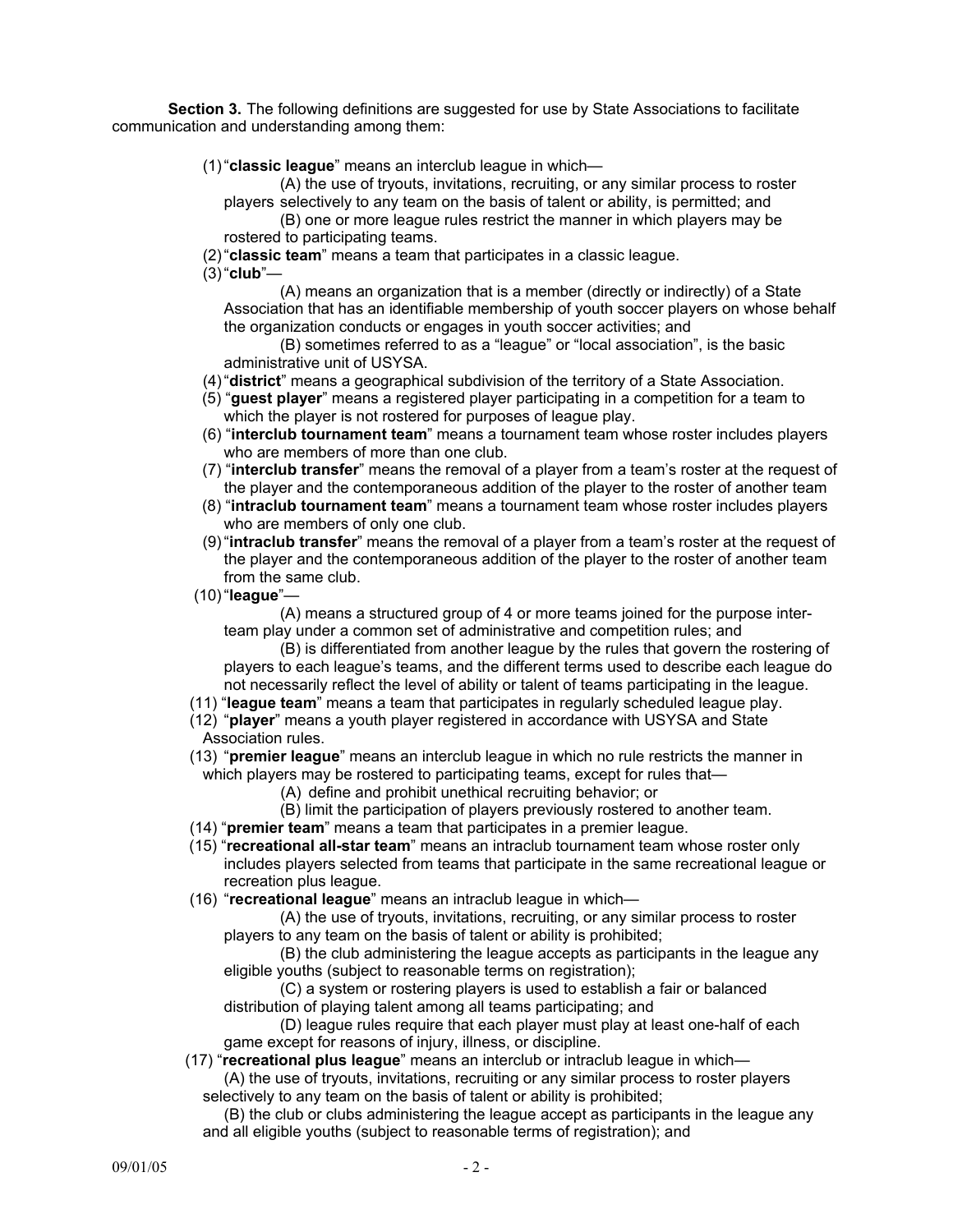(C) the league does not otherwise meet the definition of a recreational league.

- (18) "**recreational plus team**" means a team that participates in a recreational plus league.
- (19) "**recreational team**" means a team that participates in a recreational league.
- (20) "**tournament team**" means a team that includes guest players and is put together for the sole purpose of playing in a tournament or other approved non-league competition.
- (21) "**transfer**" means the removal of a player from a team's roster on the request of the player, and the contemporaneous addition of the player to the roster of another team.

#### **Rule 102. APPLICABILITY OF POLICY**

 This policy only applies to State Associations and youth players registered through State Associations, unless specifically stated otherwise.

#### **Rule 103. GENDER OF TEAMS**

USYSA recognizes 2 types of team genders:

- (1) Teams with females only are girls teams.
- (2) All other teams are boys teams.

#### **Rule 104. AGE GROUPS**

 Except as otherwise provided by Rule 105, age groups shall be comprised of youth players who are, before the first day of August of the immediately prior seasonal year—

- (1) under 19 years of age.
- (2) under 18 years of age.
- (3) under 17 years of age.
- (4) under 16 years of age.
- (5) under 15 years of age.
- (6) under 14 years of age.
- (7) under 13 years of age.
- (8) under 12 years of age.
- (9) under 11 years of age.
- (10) under 10 years of age.
- (11) under 8 years of age.
- (12) under 6 years of age.

#### **Rule 105. STATE VARIANCES**

 A State Association may permit variances in Rules 104 and 205 of this policy in the best interest of developing the sport within the jurisdiction of the State Association. Those variances do not apply to the state level of US Youth Soccer National Championship or Regional or National League competitions.

#### **Rule 106. GAME PLAY WITH NON-MEMBERS**

**Section 1.** The USYSA Board of Directors or its designee may grant temporary permission to a regional or USYSA team to participate in games with a team of an organization that is not a member of the Federation or FIFA. In granting that permission, the Board or its designee shall ensure that all USYSA requirements have been met, including insurance requirements.

**Section 2.** A State Association may grant temporary permission to a State Association team, or to a team of a member of the State Association, to participate in games with a team of an organization that is not a member of the Federation or FIFA. In granting that permission, the State Association shall ensure that all USYSA and State Association requirements have been met, including State Association insurance requirements.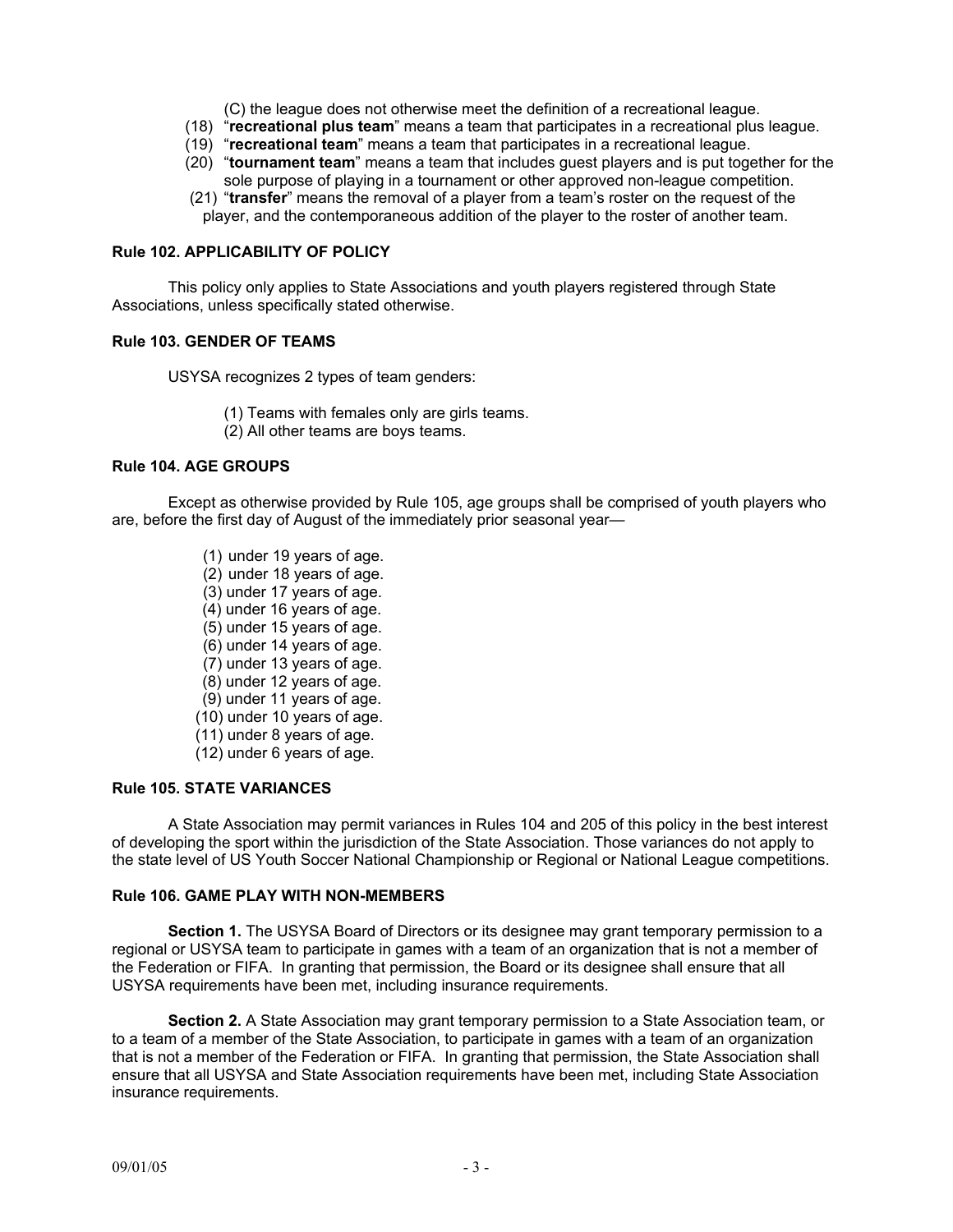**Section 3.** Temporary permission under this rule may not be given for more than a period of one seasonal year. Permission may be renewed.

#### **Rule 107. RECOGNITION OF RISK MANAGEMENT ACTIONS**

**Section 1.** A disqualification or other disciplinary action for violation of Risk Management policies imposed by a State Association against a person participating or seeking membership in a program of USYSA program, a State Association, or a program of a member of a State Association shall be recognized by all member State Associations within USYSA.

**Section 2.** A Risk Management disqualification imposed by a State Association upon a prospective member who has been convicted of, or is a defendant in litigation alleging that the person has committed a felony, a crime of violence, or a criminal offense against a child shall be recognized by all State Associations upon proper notification to and by USYSA.

**Section 3.** A State Association's Board of Directors or its designee shall conduct a review or hearing before allowing membership within their State Association to any individual who has been disqualified or otherwise disciplined by another State Association for violation of its Risk Management policies. The review or hearing shall be limited to whether the conduct giving rise to the Risk Management action taken by the other State Association constitutes a violation of the prospective State Association's Risk Management policies. Nothing herein shall prevent a State Association from disqualifying other prospective members in accordance with its own Risk Management policies.

#### **PART II—PLAYER AND ROSTERING REQUIREMENTS**

#### **Rule 201. PLAYER REGISTRATION**

 **Section 1.** A youth player must register each seasonal year in the State Association in which he or she resides with his or her parent or parents or guardian or guardians, or, for a student in residence at a boarding school, college, or university, the player may register in the state in which the boarding school, college, university, or division of the college or university is located. Any other questions of residency may be determined by the State Association in which the player is registered to vote or holds a current driver's license.

 **Section 2.** (a) Any youth player wishing to play on a team of a member of a State Association other than the State Association where the player is registered, must receive written permission from—

- (1) the State Association where the player is registered; and
- (2) the other State Association of the team on which the player wishes to play.

(b) Permission must be obtained each seasonal year.

 **Section 3.** A youth player is registered for a seasonal year from the moment the player or the player's representative executes the registration form and pays the appropriate fees.

#### **Rule 202. PLAYER REGISTRATION FEE**

 The USYSA player registration fee shall be \$0.75 for each player for the 2004–2005 seasonal year and \$1.00 for each seasonal year thereafter. These player registration fees paid to a State Association must be paid to USYSA on the last day of each month of the seasonal year for which the fees were paid.

### **Rule 203. OLYMPIC DEVELOPMENT PROGRAM PLAYER TRYOUTS**

 **Section 1.** Except as provided by section 2 of this Rule, a player wishing to try out for the Olympic Development Program may only try out and be selected for the Program through the State Association in which the player may be registered under Rule 201 of this policy.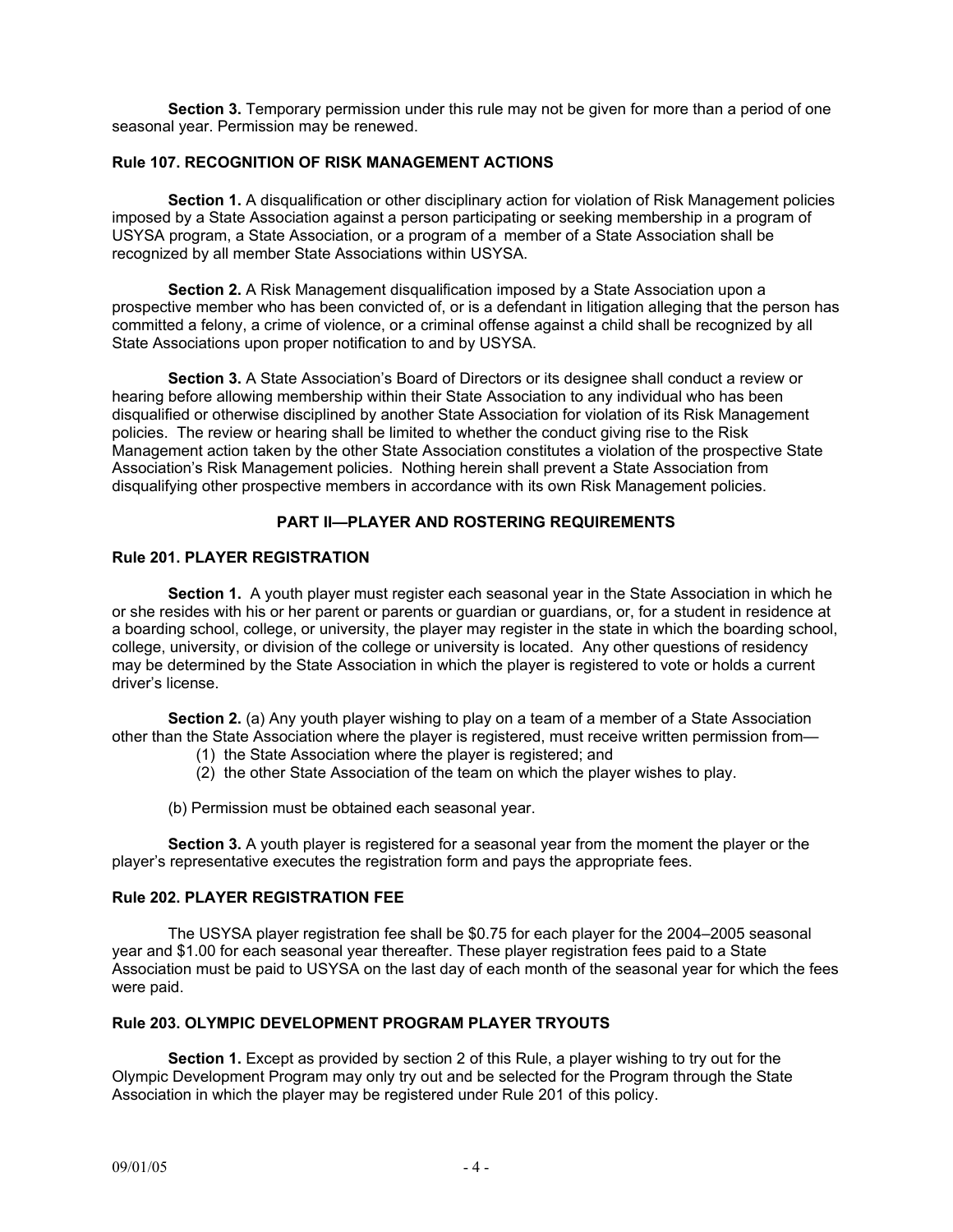**Section 2.** A player given permission to play under section 2 of Rule 201 of this policy in a State Association other than where the player is registered, may request written permission to try out for the Olympic Development Program of that other State Association. To be eligible to try out in that other State Association, the player must receive written permission from—

- (1) the State Association where the player is registered; and
- (2) the other State Association where the player wishes to try out.

 **Section 3.** A player may only try out for the Olympic Development Program in one State Association. A player is responsible for all Olympic Development Program fees of the State Association in which the player tries out.

#### **Rule 204. PROOF OF AGE**

 Proof of age shall consist of a birth certificate, a Uniformed Services Identification and Privilege Card (DD Form 1173) issued by the uniformed services of the United States, a birth registration issued by an appropriate government agency or board of health records, a passport, an alien registration card issued by the United States Government, a certificate issued by the Immigration and Naturalization Service attesting to age, a current driver's license, an unexpired federal, state, or local government identification card (if documentation of date of birth is required), or a certification of a United States citizen born abroad issued by the appropriate government agency. Hospital, baptismal, or religious certificates will not be accepted.

#### **Rule 205. ROSTER LIMITATIONS**

**Section 1.** Except as otherwise provided by Rule 105, every team shall have a team roster and will present a game roster for every match or competition.

**Section 2.** The team roster shall be approved by the State Association where the team resides. For Under 16 and younger teams, the team roster may not have more than 18 youth players on the team roster at any given time during the seasonal year. For Under 17 and older teams, the roster may have up to 22 youth players on the team roster at any given time during the seasonal year. Every team roster shall have a minimum of 7 players on the roster at all times.

**Section 3.** The game roster shall be prepared by the team and submitted to the competition authority at a time designated by that authority. The game roster shall have a maximum of 18 players and a minimum of 7 players. Every player listed on the game roster must be included on the team roster to be eligible to participate with the team except for tournament competitions that may accept guest players.

#### **Rule 206. MULTIPLE ROSTERING**

 A State Association may allow a player to be rostered on more than one youth team each seasonal year.

#### **Rule 207. INTERNATIONAL CLEARANCES**

 For a player who comes to the United States on or after the player is 12 years of age, the player must request and receive an international clearance from the Federation. However, an international clearance is not required of a player who is 12, 13, 14, 15, or 16 years of age if the player and the player's parents sign a statement that the player has not signed a professional contract or received money from a professional team for playing soccer.

#### **Rule 208. ADULT GAMES**

 **Section 1.** A youth player may play an unlimited number of adult games without losing his or her youth eligibility. The youth player must notify his or her youth coach or other authorized team official of the player's intention to play adult games. The youth player shall request, in writing, (1) eligibility clearance from the Youth State Association through which the player is registered, and (2) permission from the appropriate Adult State Association. When the clearance and permission have been granted,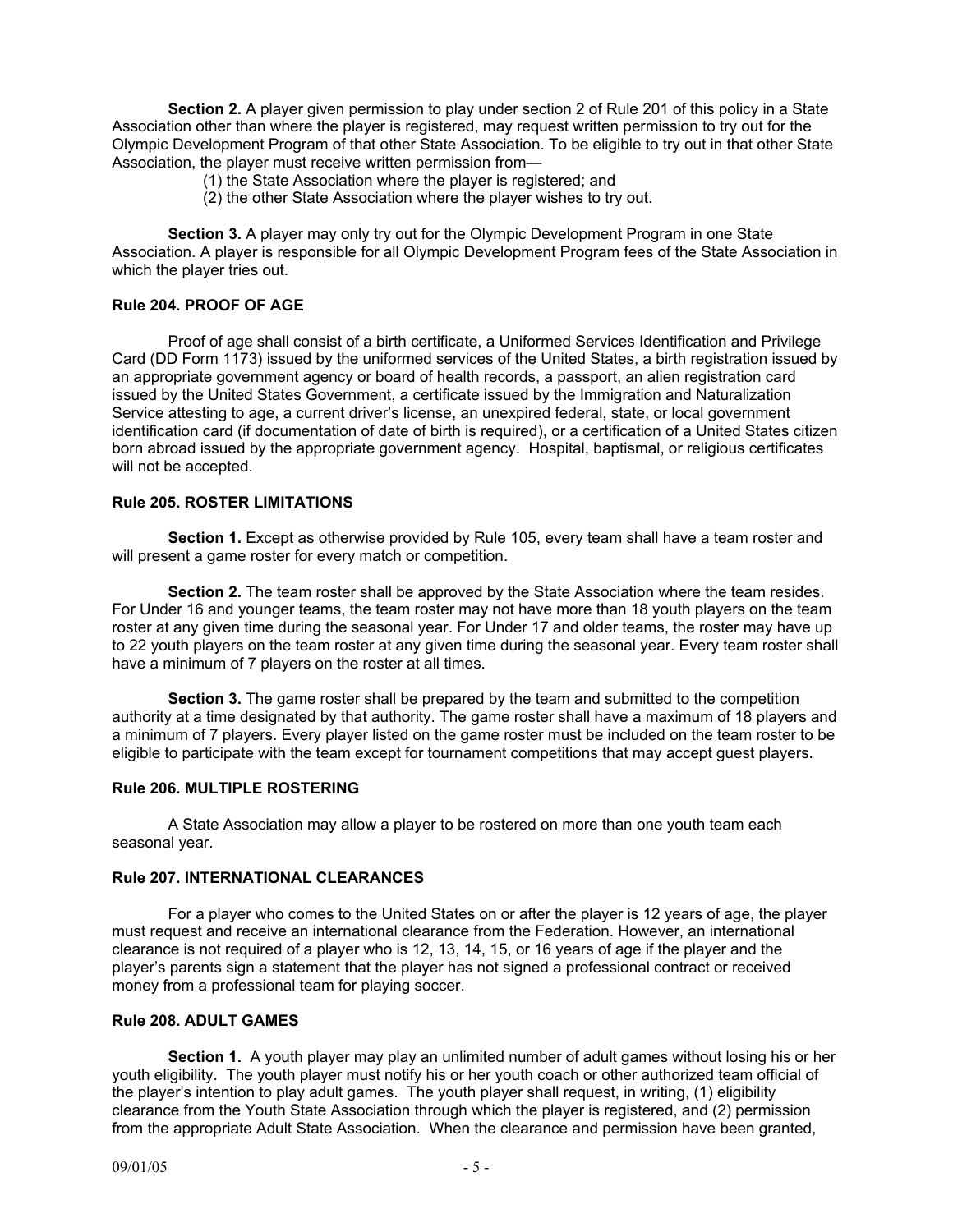the Adult State Association has sole discretion in permitting a youth player to play adult games and will be responsible for establishing the procedures under which the youth player will be allowed to play. In the event of a conflict between an adult game and a youth game, the youth game shall take precedence. A youth player who is required to sign an adult form shall retain youth eligibility.

 **Section 2.** (a) A youth team with the written permission and mutual consent of both the Youth and Adult State Associations may play in an adult-approved league and not lose its youth eligibility to compete in the US Youth Soccer National Championships competitions. If the youth team's players are required to sign an adult form, the team shall retain its youth eligibility.

(b) The youth team will be required to play under the rules of the Youth State Association concerning registration, roster rules, transfer rules, and any additional qualifications that are required to be eligible for the US Youth Soccer National Championships competitions. Whether participation in any adult league shall qualify a youth team for the US Youth Soccer National Championships competitions play shall be determined by each Youth State Association.

#### **Rule 209. USE OF INELIGIBLE PLAYERS**

A team shall forfeit each game of the team in which—

- (1) an unregistered player was with the team at the game in a uniform; or
- (2) a player was improperly entered on the team's roster.

#### **PART III—GAME PLAY**

#### **Rule 301. RULES OF PLAY**

 **Section 1.** Except as provided by USYSA or its State Associations, the FIFA "Laws of the Game" apply to all competitions sponsored by USYSA. Players under 10 years of age may play soccer in accordance with the rules of USYSA's Development Player Program—Modified Playing Rules for Under10, Under 8, and Under 6.

 **Section 2.** State Associations may not approve games involving teams Under 10 or younger, unless those games are conducted with not more than 8 players on each side.

#### **Rule 302. SUBSTITUTIONS**

 **Section 1.** Except as provided by USYSA or its State Associations, substitutions shall be unlimited except where specified otherwise in the rules and regulations for a special competition.

 **Section 2.** Substitutions may be made, with the consent of the referee, at any stoppage in play.

#### **Rule 303. LENGTH OF GAMES, OVERTIME PERIODS, AND BALL SPECIFICATIONS**

 **Section 1.** (a) Except as provided by USYSA and its State Associations, the length of games, overtime periods, ball size, ball circumference, and ball weight for each age group is as follows:

| Age Group |                               | Game Length Overtime Periods Size            |    | Circumference | Weight            | Number of Players                          |
|-----------|-------------------------------|----------------------------------------------|----|---------------|-------------------|--------------------------------------------|
| Under 19  | Two 45' halves Two 15' halves |                                              | #5 | 27-28 in.     | 14-16 ozs.        |                                            |
| Under 18  | Two 45' halves Two 15' halves |                                              | #5 | 27-28 in.     | 14-16 ozs.        |                                            |
| Under 17  | Two 45' halves Two 15' halves |                                              | #5 | 27-28 in.     | $14 - 16$ $07$ S. |                                            |
| Under 16  | Two 40' halves Two 15' halves |                                              | #5 | 27-28 in.     | 14-16 ozs.        |                                            |
| Under 15  | Two 40' halves Two 15' halves |                                              | #5 | 27-28 in.     | 14-16 ozs.        |                                            |
| Under 14  | Two 35' halves Two 10' halves |                                              | #5 | 27-28 in.     | 14-16 ozs.        |                                            |
| Under 13  | Two 35' halves                | Two 10' halves                               | #5 | 27-28 in.     | 14-16 ozs.        |                                            |
| Under 12  |                               | Two 30' halves Two 10' halves<br>golden goal | #4 | $25-26$ in.   | 11-13 ozs.        | No more than 11, 8 strongly<br>recommended |
| Under 11  | Two 30' halves                | Two 10' halves<br>golden goal                | #4 | $25-26$ in.   | 11-13 ozs.        | No more than 11, 8 strongly<br>recommended |
| Under 10  | Two 25' halves                | <b>NONE</b>                                  | #4 | 25-26 in.     | 11-13 ozs.        | No more than 7, 6 strongly                 |